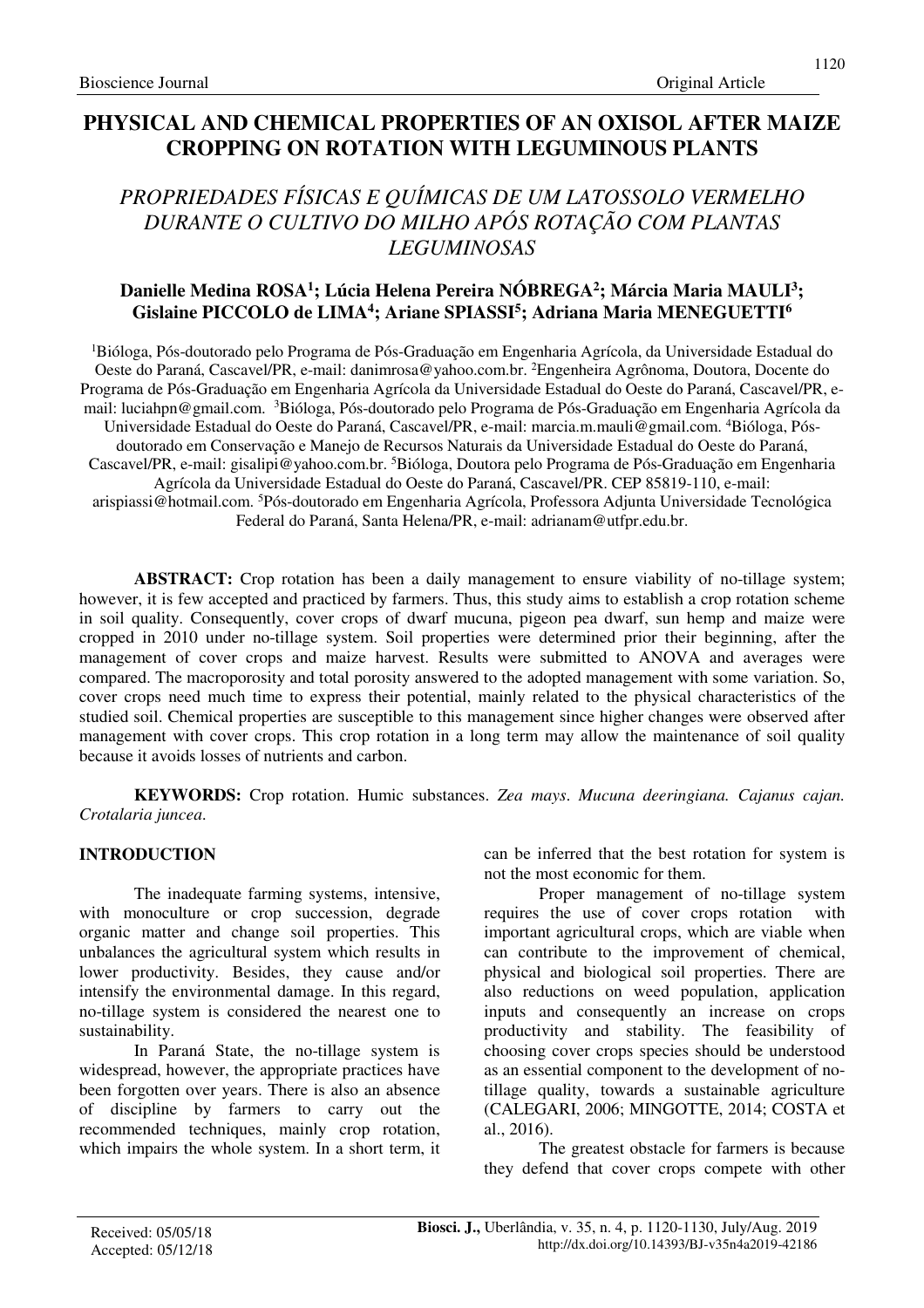important crops in area compromising their income. Thus, crop rotation must include different species of cover crops, adapted to regional conditions and distributed in time and space. They get adapted to farmers' socio-economic conditions, interests, and are economically viable. FRANCHINI et al. (2011) have stated that the technical assistance and farmers must consider crop rotation as an investment in farm, whose income will occur in medium and long term.

So, the recommendation of species to take part of crop rotation scheme should always be considered, as well as the history of area, soil, weather and phytosanitary conditions. Agricultural productivity and profitability must be reached in order to always keep biodiversity and environment preservation, with continuous supply of organic material to soil, at medium and long terms, so that it can be possible to maintain or recover its fertility.

Considering the importance of crop rotation, associated with the direct sowing, for a sustainable agricultural practice, improve and/or maintain the properties of soil, either in fertility, porosity or carbon dynamics, this study aimed to analyze the soil characteristics for maize cropped in rotation to cover crops such as dwarf mucuna, dwarf pigeon pea and sunn hemp.

### **MATERIAL AND METHODS**

## **Location and characterization of the experimental area**

The experiment was carried out in a farm at coordinates 24°54'08" S latitude and 53°07'15" W longitude, with 643-meter altitude. The soil is classified as Dystrophic red eutrophic Oxisoil. The climate is humid subtropical (Cfa ), with 1800-mm annual average rainfall, hot summers, rare frosts and trend of rainfall concentration in summertime without dry season. The average temperature is 20 °C and 75% relative humidity.

### **History of area management**

The experimental area was cropped under no-tillage system with soybean (*Glycine max*) succession in summer and wheat (*Triticum aestivum*) in winter for approximately ten years. In the experiment carried out by Rosa et al. (2011) and Rosa et al. (2013), in 2007/2008 agricultural year in the same area, the soil was prepared under minimum tillage (chiseling + light disking), because the studied soil was under compaction. It was also applied limestone. In 2008/2010 years, the area was cropped again with wheat/soybean succession. Thus, this experiment was carried out on wheat crop residues under no-tillage system.

## **Experimental conditions and treatments**

Leguminous as dwarf mucuna (*Mucuna deeringiana*) , dwarf pigeonpea (*Cajanus cajan*) and sunn hemp (*Crotalaria juncea*) were settled in an experimental area in September 2010, in 4 x 5 m plots, with one meter distance between plots, sown without fertilization, under no-tillage system. There were four treatments, composed of three leguminous and a control (fallow). At the end of vegetative stage and early flowering, samples were collected from plants for laboratory tests and the rest was brushed with a mechanical cutter. So that crop residues remain on each corresponding plot to the treatment.

Maize was cropped according to the treatments distribution scheme already used in the previous experiment with leguminous. The treatments were control/maize, dwarf mucuna/maize, dwarf pigeon pea/maize and sunn hemp/maize. The control received the same management than the other treatments, but the area remained under fallow (natural vegetation). Maize was sown by hand in January 2011 on leguminous plant residues (15 days after management) and control, in demarcated plots under no-tillage system. The rows spacing was 80 cm, with a density of six seeds per meter. Fertilization was carried out with 350 kg ha<sup>-1</sup>, at sowing of 10-20-20 (N- P<sub>2</sub>O<sub>5</sub>- K<sub>2</sub>O) formula and  $140 \text{ kg}$  ha<sup>-1</sup>, at coverage, of urea (60 kg)  $ha^{-1}$  of nitrogen).

## **Determination of soil properties**

Soil properties were determined before and after cover plants management and after maize harvest. Samples for soil chemical characterization were taken at 0 to 20 cm depth, in each plot, which were mixed to obtain a compost sample for treatment. The analyses were performed at the Central Cooperative for Agricultural Research - COODETEC.

Physical properties were determined by collecting no deformed samples of soil, with a volumetric ring, according to Kiehl methodology (1979) and EMBRAPA (1997). The bulk density was determined on the same day of water content determination. Total porosity, macro and microporosity of soil were determined from the same samples collected for soil bulk density.

Macropores were determined in a special table under 60 cm water column (KIEHL, 1979). Water was extracted from macropores of a previously saturated sample. Micropores were determined by drying the sample at 105 °C.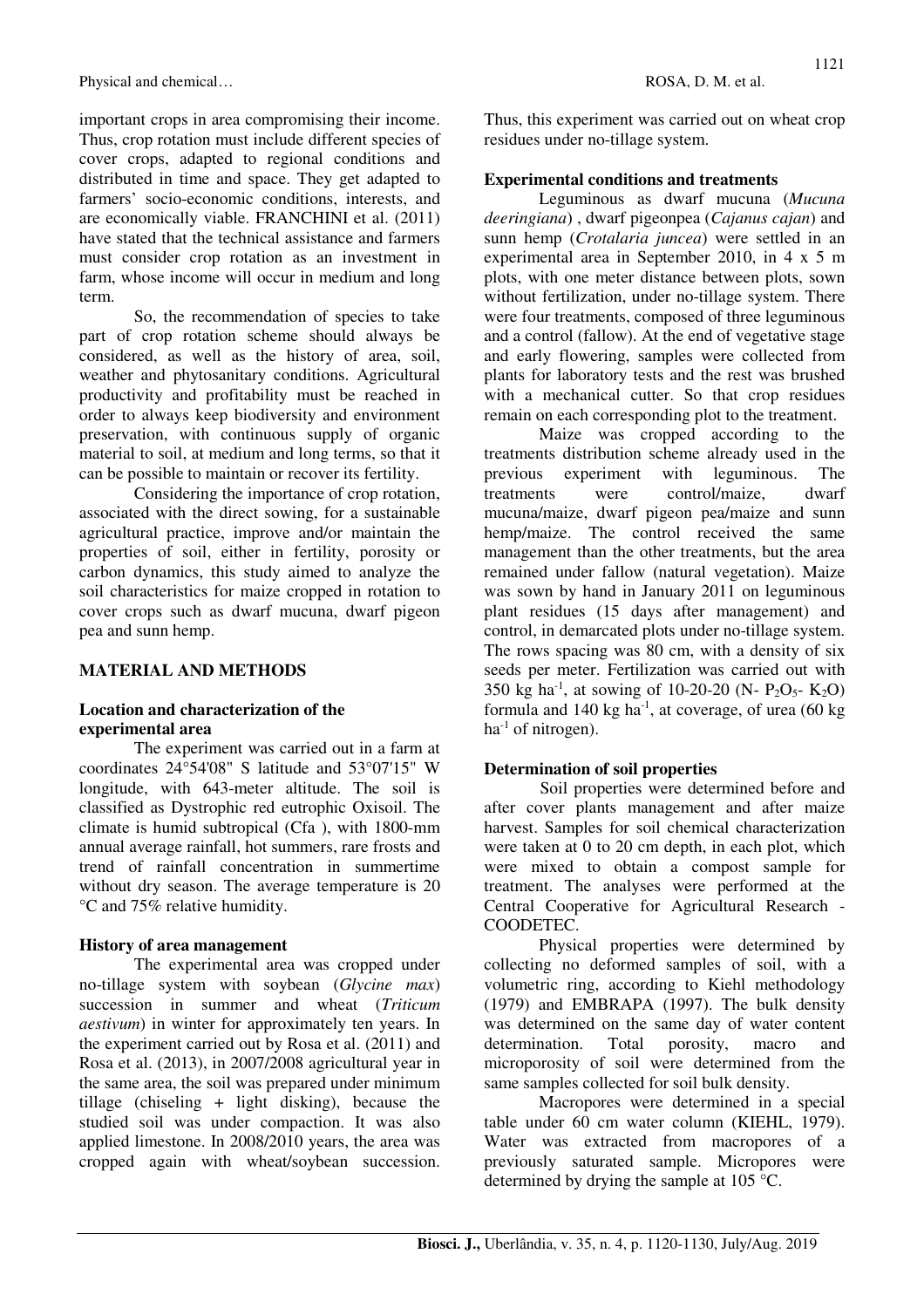Physical and chemical… **ROSA, D. M. et al. ROSA, D. M. et al.** 

The total soil carbon was determined by ignition from burning in a muffle at  $440 \pm 5$  °C of a pre-dried material in a greenhouse at 105 to 110 °C, according to ISO 13600 recommendations. Data were expressed by percentages of both total organic carbon and organic matter.

Humic substances - fulvic acids (FA), humic acid (HA) and humin (HU) fractions - were determined at the same occasions, according to Benites, Madari and Machado (2003) methodology. Relationships were calculated between humic acid and fulvic acids fractions (HA:FA) and the ratio between the soluble fractions  $(FA + HA)$  in alkaline extract (AE) and the residue (humin - H) in order to obtain AE : H.

#### **Statistical analysis**

The experimental design was completely randomized with five replications per treatment, totaling 20 plots. The results were submitted to analysis of variance and average comparison by Scott- Knott test at 5% probability. Some variables were submitted to correlation.

#### **Results and discussion**

Microporosity and soil bulk density values did not vary significantly among the treatments (Table 1). Although the increase in pore has been expected when using management with cover crops, biological pores represent less than 3% volume of soil and their formation reduces in a little way density, however, in air and water flows concerning profile, they have a major effect, often undetected by traditional methods (Reinert et al., 2008). It must be considered that the soil structure can be altered by agricultural use (MAZURANA, et al., 2017).

**Table 1.** Macroporosity, microporosity and total porosity, soil bulk density and water content before and after management with plant dwarf mucuna (*Mucuna deeringiana*) , pigeonpea dwarf (*Cajanus cajan*) and sunn hemp (*Crotalaria juncea*) and weeds in the control and after maize harvest

|                 | Macro              | Micro                                                          | <b>TP</b>                   | <b>Bulk</b> density           | Water content              |
|-----------------|--------------------|----------------------------------------------------------------|-----------------------------|-------------------------------|----------------------------|
|                 |                    |                                                                | Before management           |                               |                            |
| Treatments      |                    | $-cm^{3}$ $\overline{cm^{-3}}$ $\overline{\phantom{cm^{-3}}}}$ |                             | $-$ -g cm <sup>3</sup> $-$ -- | $-$ -g g <sup>-1</sup> --- |
| Control         | 0.213              | 0.545                                                          | 0.758                       | 1.093                         | 0.281                      |
| Dwarf mucuna    | 0.222              | 0.507                                                          | 0.727                       | 1.135                         | 0.315                      |
| Pigeonpea dwarf | 0.188              | 0.563                                                          | 0.752                       | 1.222                         | 0.282                      |
| Sunn hemp       | 0.225              | 0.490                                                          | 0.735                       | 1.163                         | 0.271                      |
| Average         | 0.212              | 0.526                                                          | 0.743                       | 1.153                         | 0.287                      |
| <b>CV</b>       | 11.73              | 17.44                                                          | 13.29                       | 6.51                          | 19.32                      |
| F Value         | $0.11^{ns}$        | $0.68$ ns                                                      | $0.10$ <sup>ns</sup>        | $2.61^{ns}$                   | $0.59$ <sup>ns</sup>       |
|                 |                    |                                                                | After leguminous management |                               |                            |
| Control         | 0.225 b            | 0.370                                                          | 0.595 b                     | 1.094                         | 0.187                      |
| Dwarf mucuna    | 0,309a             | 0,393                                                          | 0,703a                      | 1,095                         | 0,139                      |
| Pigeonpea dwarf | 0.301a             | 0.388                                                          | 0.690a                      | 1.111                         | 0.192                      |
| Sunn hemp       | 0.297a             | 0.379                                                          | 0.677a                      | 1.088                         | 0.230                      |
| Average         | 0.283              | 0.382                                                          | 0.666                       | 1.097                         | 0.187                      |
| <b>CV</b>       | 14.12              | 7.15                                                           | 5.37                        | 5.60                          | 35.84                      |
| F Value         | $4.79*$            | $0.71^{ns}$                                                    | $9.15*$                     | $0.13^{ns}$                   | $1.53^{ns}$                |
|                 |                    |                                                                | After maize cropping        |                               |                            |
| Control         | 0.213              | 0.517                                                          | 0.738                       | 1.167                         | 0.442 b                    |
| Dwarf mucuna    | 0.219              | 0.507                                                          | 0.726                       | 1.186                         | 0.462a                     |
| Pigeonpea dwarf | 0.211              | 0.516                                                          | 0.733                       | 1.164                         | 0.468a                     |
| Sunn hemp       | 0.227              | 0.510                                                          | 0.737                       | 1.129                         | 0.468a                     |
| Average         | 0.217              | 0.513                                                          | 0.733                       | 1.161                         | 0.46                       |
| <b>CV</b>       | 9.41               | 5.85                                                           | 4.31                        | 5.83                          | 3.31                       |
| F Value         | 0.61 <sup>ns</sup> | $0.13^{ns}$                                                    | $0.15$ <sup>ns</sup>        | 0.61 <sup>ns</sup>            | $3.26*$                    |

Averages followed by letters in column differ by Scott- Knott test at 5 % probability. ns = no significant; \* = significant. Data that did not show normality by Shapiro-Wilk test were transformed by  $\sqrt{x+0.5}$ . CV = Coefficient of variation. TP = total porosity. Macro = macroporosity. Micro = microporosity.

At the beginning of this experiment, there was no statistical difference among the treatment averages. However, after the management of cover crops, there was a change in pore diameter, and the plots cropped with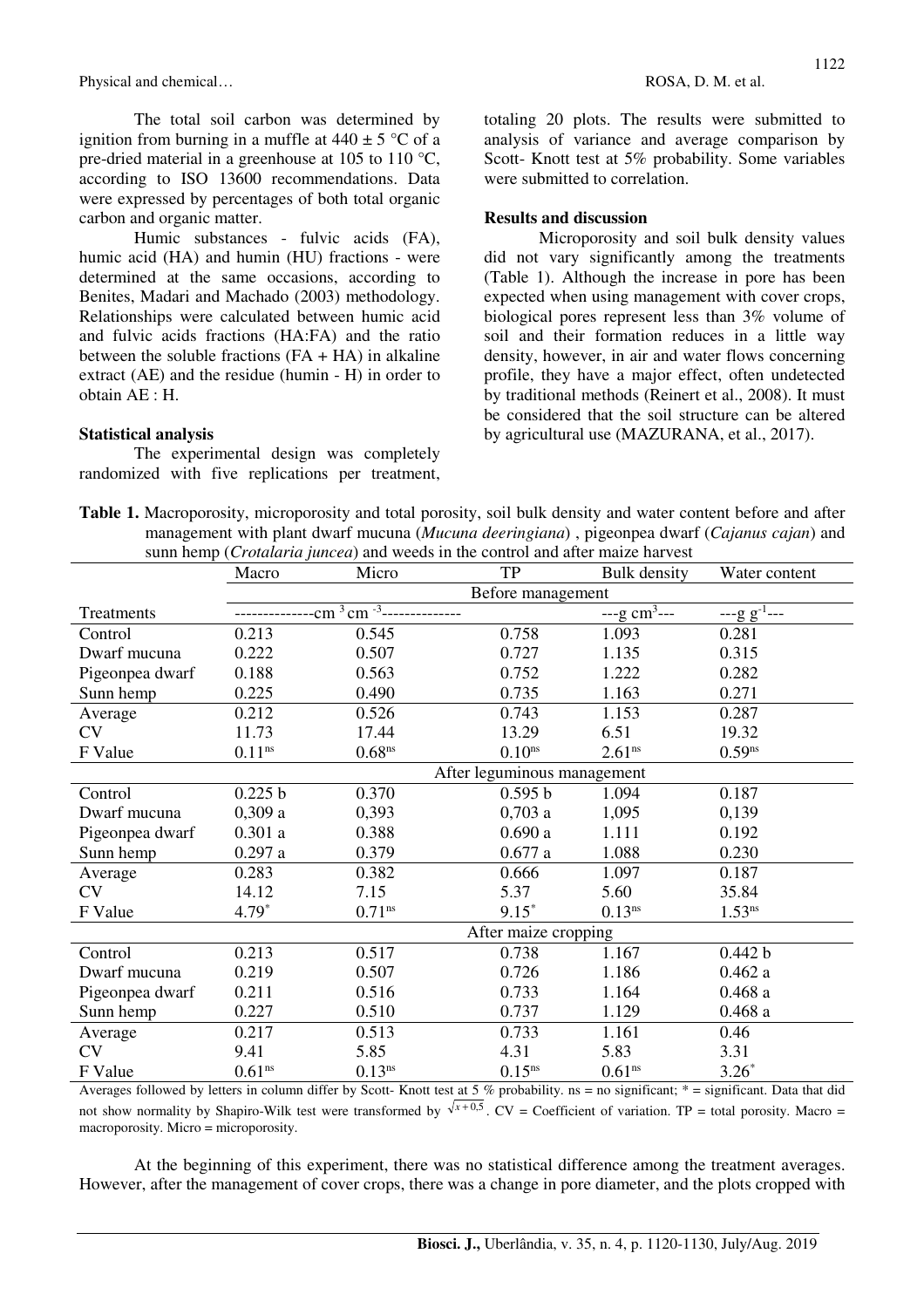cover crops showed an increase in macroporosity and total porosity values. During this period, the treatments with sunn hemp, dwarf mucuna and dwarf pigeon pea cover plants increased at 32, 37 and 60.1% in soil macroporosity, respectively, when compared to the control. It is important to highlight that leguminous root system reaches great depths and can take part of a greater volume of soil. It also allows physical recovery of compacted soils; consequently new biopores come out by root system (AMBROSANO et al., 2005).

Another aspect to be considered is that bulk density is not a limiting factor in yield in this management system, in none of the treatments and periods. Since the obtained values ranged from  $1.065$  to  $1.226$  g cm<sup>-3</sup>, which are considered inferior to the limiting one for the plants  $(1.30 \text{ g cm}^3)$  (KLEIN, 2006).

Soil macroporosity values were also higher than the considered limiting answer for maize, which is  $0.10 \text{ cm}^3$  cm  $^{-3}$ . This value is considered the least porosity for gaseous and liquid exchanges between the external environment and soil. After maize harvest, the difference was observed in soil water content, and the control showed the lowest value. This may be due to the addition of organic matter which increases water retention capacity in soil. This is mainly because the fraction presented by humus and organic matter can hold four to six times more water than its own weight and, as a practical result, it can reduce erosion (MIYASAKA et al., 2008).

Besides, both content and soil organic matter composition influence structure and adsorptive properties of soil, water retention is also changed when changes occur in soil organic matter with management practices (SILVA; MENDONÇA, 2007). Similar results were found out in soil chemical analysis as major changes were observed after management with cover crops (Table 2).

**Table 2.** Soil chemical analysis before and after management with dwarf mucuna (*Mucuna deeringiana*), dwarf pigeon pea (*Cajanus cajan*) and sunn hemp (*Crotalaria juncea*) and weeds in the control and after maize harvest

|           |              |       |           |                                                                                                                                                                                                                                                                                                           |                                  | Before management           |            |              |                                   |                                                                                                                                                                                                                                                                                                           |                                                  |      |     |      |
|-----------|--------------|-------|-----------|-----------------------------------------------------------------------------------------------------------------------------------------------------------------------------------------------------------------------------------------------------------------------------------------------------------|----------------------------------|-----------------------------|------------|--------------|-----------------------------------|-----------------------------------------------------------------------------------------------------------------------------------------------------------------------------------------------------------------------------------------------------------------------------------------------------------|--------------------------------------------------|------|-----|------|
|           |              |       |           |                                                                                                                                                                                                                                                                                                           | $H^+$ +                          |                             |            |              |                                   |                                                                                                                                                                                                                                                                                                           |                                                  |      |     |      |
|           | $\mathsf{C}$ | $K^+$ | $Ca^{2+}$ | $Mg^{2+}$                                                                                                                                                                                                                                                                                                 | $Al^{3+}$                        | <b>BS</b>                   | <b>CEC</b> | $\mathbf{P}$ | Zn                                | Fe                                                                                                                                                                                                                                                                                                        | Mn                                               | Cu   | pH  | V    |
| Treatment | $g dm-3$     |       |           |                                                                                                                                                                                                                                                                                                           |                                  |                             |            |              |                                   |                                                                                                                                                                                                                                                                                                           | <u>-----------mg</u> dm <sup>-3</sup> ---------- |      |     | $\%$ |
| Control   | 17           | 0.4   | 4.2       | 2.1                                                                                                                                                                                                                                                                                                       | 4.9                              | 6.7                         | 11.6       | 7.6          | 3.5                               | 40                                                                                                                                                                                                                                                                                                        | 130                                              | 17.0 | 5.1 | 58   |
| D. mucuna | 17           | 0.3   | 4.2       | 2.6                                                                                                                                                                                                                                                                                                       | 4.6                              | 7.2                         | 11.8       | 5.4          | 2.7                               | 48                                                                                                                                                                                                                                                                                                        | 121                                              | 16.4 | 5.3 | 61   |
| P. dwarf  | 17           | 0.4   | 4.6       | 2.2                                                                                                                                                                                                                                                                                                       | 4.9                              | 5.9                         | 12.3       | 41           | 4.2                               | 41                                                                                                                                                                                                                                                                                                        | 137                                              | 14.3 | 5.2 | 59   |
| Sunn hemp | 17           | 0.4   | 4.3       | 2.0                                                                                                                                                                                                                                                                                                       | 4.9                              | 6.8                         | 11.8       | 19           | 4.8                               | 40                                                                                                                                                                                                                                                                                                        | 100                                              | 15.5 | 5.2 | 58   |
|           |              |       |           |                                                                                                                                                                                                                                                                                                           |                                  | After leguminous management |            |              |                                   |                                                                                                                                                                                                                                                                                                           |                                                  |      |     |      |
|           |              |       |           |                                                                                                                                                                                                                                                                                                           | $H^+$ +                          |                             |            |              |                                   |                                                                                                                                                                                                                                                                                                           |                                                  |      |     |      |
|           | C            | $K^+$ | $Ca^{2+}$ | $Mg^{2+}$                                                                                                                                                                                                                                                                                                 | $Al^{3+}$                        | <b>BS</b>                   | <b>CEC</b> | $\mathbf{P}$ | Zn                                | Fe                                                                                                                                                                                                                                                                                                        | Mn                                               | Cu   | pH  | V    |
|           | $g dm^{-3}$  |       |           |                                                                                                                                                                                                                                                                                                           | $--cmolc dm-3$ ----------------- |                             |            |              | -------------mg dm <sup>3</sup> - |                                                                                                                                                                                                                                                                                                           |                                                  |      |     | $\%$ |
| Control   | 21           | 0.8   | 6.0       | 2.4                                                                                                                                                                                                                                                                                                       | 4.2                              | 9.3                         | 13.6       | 19           | 4.8                               | 13                                                                                                                                                                                                                                                                                                        | 176                                              | 11.2 | 5.5 | 68   |
| D. mucuna | 24           | 1.1   | 6.2       | 2.9                                                                                                                                                                                                                                                                                                       | 3.6                              | 10.3                        | 14.0       | 29           | 3.9                               | 19                                                                                                                                                                                                                                                                                                        | 173                                              | 9.5  | 5.7 | 73   |
| P. dwarf  | 23           | 1.1   | 6.3       | 2.7                                                                                                                                                                                                                                                                                                       | 3.4                              | 10.2                        | 13.6       | 18           | 4.2                               | 19                                                                                                                                                                                                                                                                                                        | 176                                              | 9.9  | 5.8 | 75   |
| Sunn hemp | 26           | 1.1   | 7.2       | 2.9                                                                                                                                                                                                                                                                                                       | 3.6                              | 11.3                        | 15.0       | 22           | 4.2                               | 20                                                                                                                                                                                                                                                                                                        | 226                                              | 11.7 | 5.7 | 75   |
|           |              |       |           |                                                                                                                                                                                                                                                                                                           |                                  | After maize cropping        |            |              |                                   |                                                                                                                                                                                                                                                                                                           |                                                  |      |     |      |
|           |              |       |           |                                                                                                                                                                                                                                                                                                           | $H^+$ +                          |                             |            |              |                                   |                                                                                                                                                                                                                                                                                                           |                                                  |      |     |      |
|           | $\mathsf{C}$ | $K^+$ | $Ca^{2+}$ | $Mg^{2+}$                                                                                                                                                                                                                                                                                                 | $Al^{3+}$                        | <b>BS</b>                   | <b>CEC</b> | $\mathbf P$  | Zn                                | Fe                                                                                                                                                                                                                                                                                                        | Mn                                               | Cu   | pH  | V    |
|           | $g dm^{-3}$  |       |           | $\frac{1}{2}$ = $\frac{1}{2}$ = $\frac{1}{2}$ = $\frac{1}{2}$ = $\frac{1}{2}$ = $\frac{1}{2}$ = $\frac{1}{2}$ = $\frac{1}{2}$ = $\frac{1}{2}$ = $\frac{1}{2}$ = $\frac{1}{2}$ = $\frac{1}{2}$ = $\frac{1}{2}$ = $\frac{1}{2}$ = $\frac{1}{2}$ = $\frac{1}{2}$ = $\frac{1}{2}$ = $\frac{1}{2}$ = $\frac{1$ |                                  | ----------                  |            |              |                                   | $\frac{1}{2}$ = $\frac{1}{2}$ = $\frac{1}{2}$ = $\frac{1}{2}$ = $\frac{1}{2}$ = $\frac{1}{2}$ = $\frac{1}{2}$ = $\frac{1}{2}$ = $\frac{1}{2}$ = $\frac{1}{2}$ = $\frac{1}{2}$ = $\frac{1}{2}$ = $\frac{1}{2}$ = $\frac{1}{2}$ = $\frac{1}{2}$ = $\frac{1}{2}$ = $\frac{1}{2}$ = $\frac{1}{2}$ = $\frac{1$ |                                                  |      |     | $\%$ |
| Control   | 19           | 0.4   | 5.4       | 1.9                                                                                                                                                                                                                                                                                                       | 4.9                              | 7.8                         | 12.8       | 9.6          | 2.7                               | 23                                                                                                                                                                                                                                                                                                        | 113                                              | 13.5 | 5.2 | 61   |
| D. mucuna | 17           | 0.4   | 4.5       | 1.7                                                                                                                                                                                                                                                                                                       | 4.9                              | 6.7                         | 11.6       | 14.0         | 2.7                               | 26                                                                                                                                                                                                                                                                                                        | 96                                               | 13.5 | 5.1 | 58   |
| P. dwarf  | 19           | 0.4   | 5.1       | 2.1                                                                                                                                                                                                                                                                                                       | 4.6                              | 7.6                         | 12.2       | 12.3         | 1.5                               | 35                                                                                                                                                                                                                                                                                                        | 130                                              | 15.5 | 5.2 | 62   |
| Sunn hemp | 16           | 0.4   | 3.8       | 1.7                                                                                                                                                                                                                                                                                                       | 5.3                              | 6.0                         | 11.3       | 5.8          | 2.3                               | 28                                                                                                                                                                                                                                                                                                        | 75                                               | 14.9 | 5.0 | 53   |

Note: Analysis carried out in soils laboratory of Center Cooperative of Agricultural Research (COODETEC). BS = bases sum; CEC = cation exchange capacity;  $V =$  bases saturation value.

In this case, there was a higher of carbon content and bases saturation value  $(V\%)$  in plots

cropped with cover crops. It was also observed the highest cations values  $(K^+, Ca^{2+}$  and  $Mg^{2+})$ , and the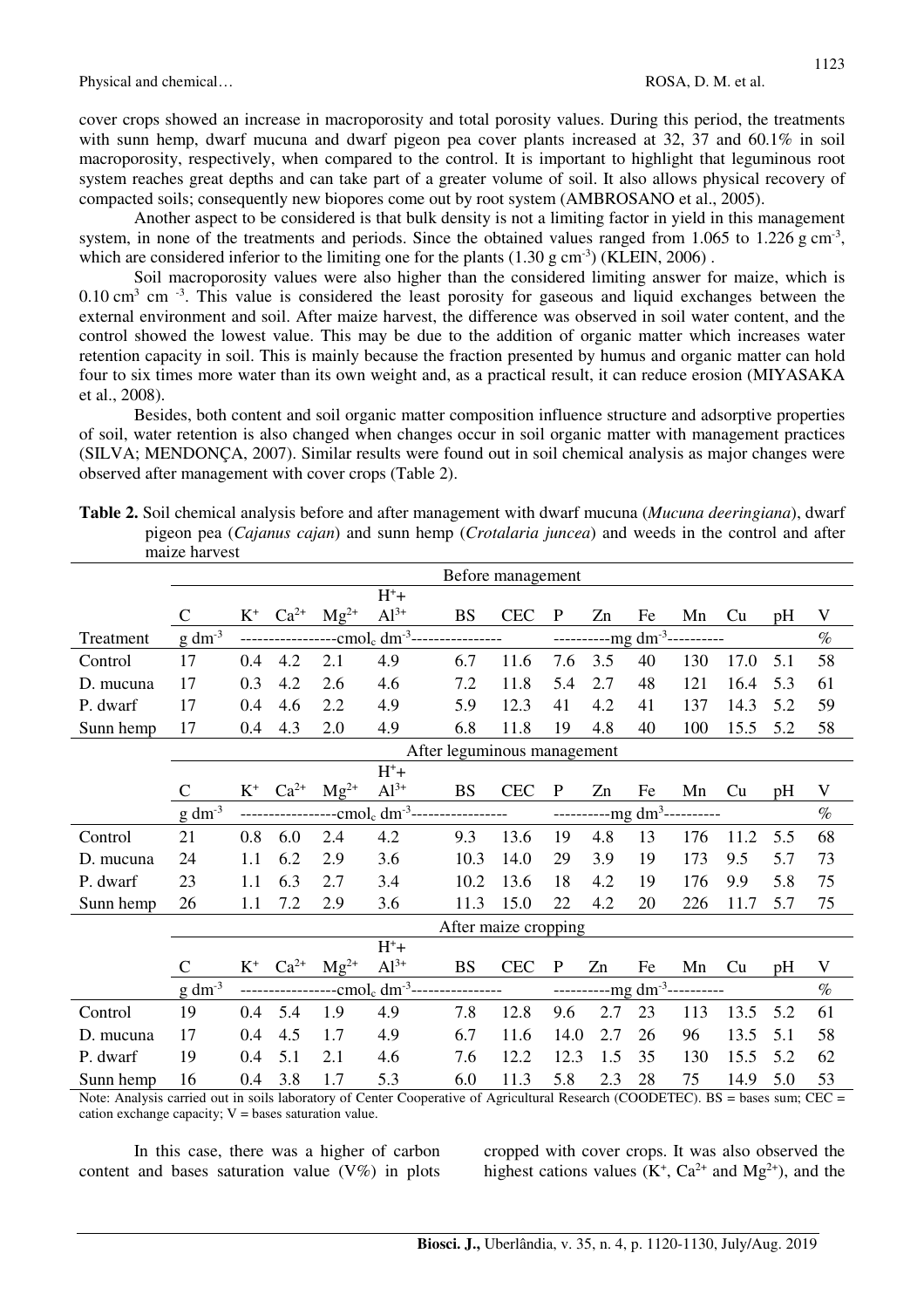lowest potential acidity value  $(H^+ + Al^{3+})$ , which reflects in the lowest pH answer for the control. When soil organic matter is mineralized, and change organic material into organic and mineralized substance, there is an increase of both soil negative charges and pH (SARMENTO et al., 2008).

Significant increases in pH, bases sum and bases saturation are results of residues production, and consequently, higher production of organic acids in their decomposition (ANDREOTTI et al., 2008). In addition, green manure residues, in general, have a high amount of cations in their tissues, related to the ability of plant residues on neutralizing soil acidity. Franchini et al. (1999) pointed out that the most important chemical changes, in 0-20 cm depth, are pH increase and Ca content since there is a decrease in Al. This action is attributed to formation of Ca fulvates as a result of organic material decomposition in an advanced stage. However, organic compounds of low molecular weight are predominant forms in initial decomposition period of plant residues. Their reaction in soil is characterized by fast and shortterm, focusing on the first two weeks after residue application (FRANCHINI et al., 1999).

The period after cover crops management was the only one, which was ideal in pH range to provide the greatest amount of nutrients for plants, from 5.5 to 6.5 (RAIJ, 2011). The pH variations may be related to changes in humic soil. In this trial, higher carbon content, the sum of humic substances and increase in pH were observed after cover crops management. This relationship is due to the acidic properties of organic chains of humic substances, which was conferred by their functional groups, especially carboxylic and phenolic groups. Since much of carboxylic groups dissociates to carboxylate anion, in pH values observed in most acidic soils (5 - 7 pH), it is expected to have net negative charge in soil, and this affects soil cation exchange capacity - CEC (SILVA; MENDONÇA, 2007; RAIJ, 2011).

After maize harvest, the values of chemical soil analysis were similar. This may be related to changes in soil environment caused by its management, as the nutrients absorption by maize plant. In the previous period, there were a reduction of pH, base saturation percentage, and potential acidity increase. Some leguminous can increase the soil acidification by carbon and nitrogen cycles (BURLE et al., 1997). Moreover, the green mass of cover plants is under ongoing decomposition by microorganisms in organic acids, carbon dioxide and water to form carbonic acid, which in turn, reacts with calcium and magnesium carbonates in soil to form soluble bicarbonates, which are leached, consequently the soil becomes acid (LOPES, 1995).

Another factor to be considered is Fe reduction content after both cover crop management and maize harvest, in relation to the initial period, which may be related to organic matter addition on soil, which in turn, it is capable of forming organic complexes with Fe. It may be strongly adsorbed by soil particles and forms complexes with humic acids and organic colloids (DECHEN; NACHTIGALL, 2006). Although Fe is found in greater quantities in soil, it is usually enough to crops. Certain factors such as amount of phosphates, copper, manganese, zinc and nickel, in acidic soils, can induce iron deficiency in plants (KIEHL, 2010). In this case, there was extra amount of manganese, which is considered high above 5 mg dm<sup>-3</sup> (RAIJ, 2011). The similar results observed in control are related to the fact that, in this treatment, there was also an addition of plant material by weeds or environmental effects.

It was observed also increased soil cation exchange capacity. The occurrence of negatively charged sites responds to organic matter ability on retaining cations in sorption soil complex, which may reach up to 80% soil cation exchange capacity (FERREIRA et al., 2010). Still, in order to promote an increased CEC-dependent on pH, organic matter benefits the adsorption of exchangeable cations (Ca,  $Mg$ , K) by exchanges with  $H<sup>+</sup>$  of organic functional groups, increasing base saturation in colloidal complex (MUZZILI, 2012).

It is observed that the CEC and soil organic matter are closely correlated (Figure 1), since R value is equal to 0.94, demonstrating that organic matter is an important contributor to CEC in this soil. This is because organic matter is adsorbed on kaolin and iron oxide. This interaction results in positive charges reduction, thereby, increases cation exchange capacity (MEURER et al., 2010). Organic matter contributes with 20-90% CEC of surface layers from mineral soils (SILVA; MENDONÇA, 2007). Alleoni et al. (2009) also reported the existence of a significant correlation between CEC and organic matter.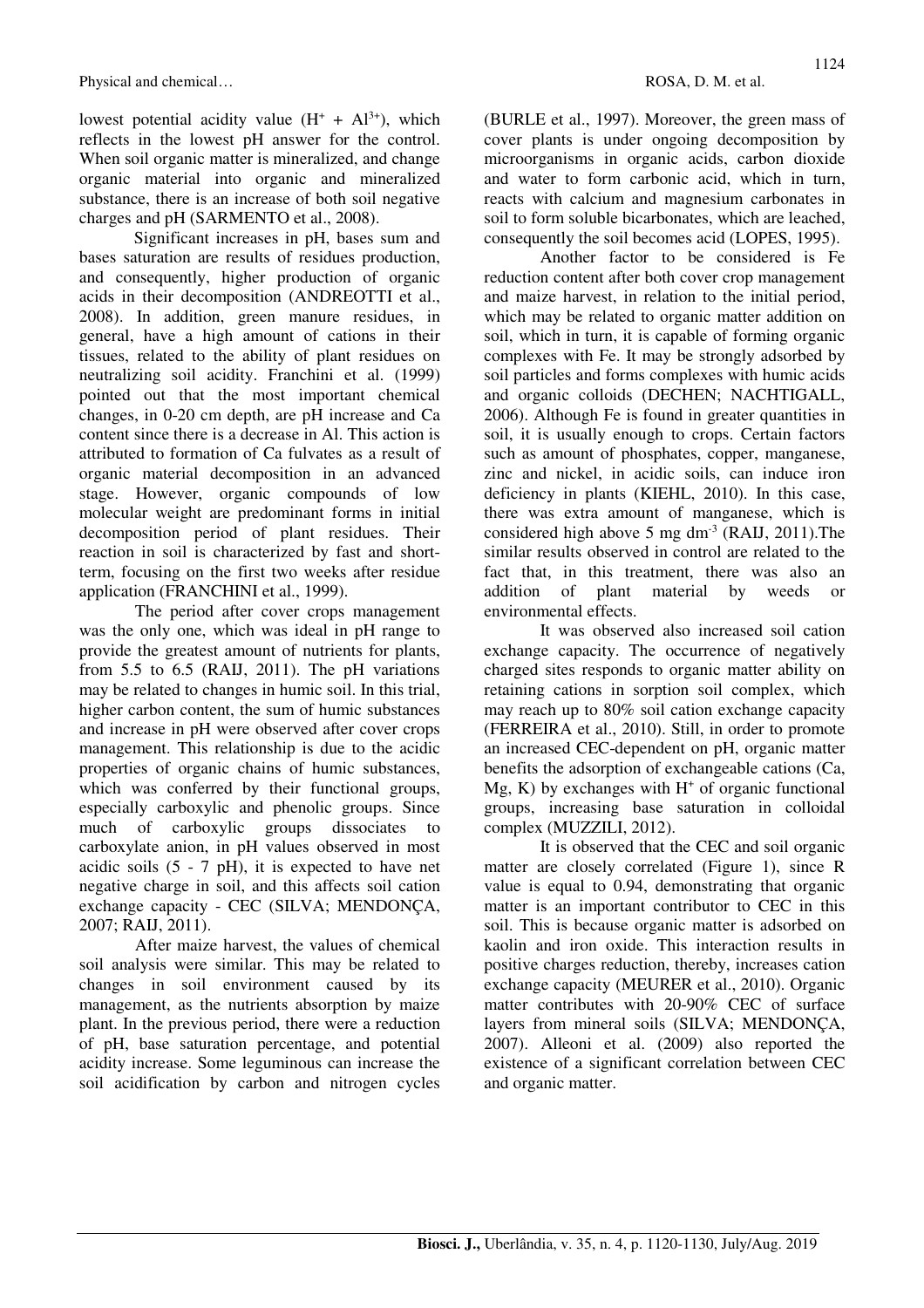



The negative charges generated on OM surface by dissociation of functional groups (especially carboxyl - COOH) are balanced by cations that are into soil solution. The connection between cations and organic surface is reversible (not specific), since it involves electrostatic nature interactions that are relatively weak (MEURER et al., 2010). Thus, according to the above authors, a particular ion, which is retained in the soil organic matter can be replaced by another one by stoichiometry. So many cations, essential to plant nutrition, can be readily available due to the easiness with which they are released into soil solution.

During the analysis of organic matter and C contents, collected at 0.10 m (Table 3), there was no statistical difference among treatments in the periods. It must be considered that the increase in the content of organic matter occurs gradually and its benefits are seen throughout the years (LOPES et al., 2004). This fact can be attributed to the fast decomposition of plant remains in tropical weather conditions (SOUZA NETO et al., 2008), which reduces the differential effects of cover crops to increase soil organic matter. Furthermore, the maintenance of the tillage residues can prevent soil C loss, instead of increasing C stocks (ZOTARELLI et al., (2012).

|            | Before management  |                         |             | After maize cropping |                    | After maize cropping |  |  |
|------------|--------------------|-------------------------|-------------|----------------------|--------------------|----------------------|--|--|
|            | <b>OM</b>          | C                       | <b>OM</b>   | C                    | <b>OM</b>          | C                    |  |  |
| Treatments | $- -\% - -$        | $-g \text{ kg}^{-1}$ -- | $---\%---$  | $-g \text{ kg}^{-1}$ | $--\%---$          | $-g$ $kg^{-1}$       |  |  |
| Control    | 10.61              | 61.74                   | 8,85        | 51.51                | 9.41               | 54.72                |  |  |
| D. mucuna  | 10.15              | 59.03                   | 9,17        | 53.38                | 10.44              | 60.73                |  |  |
| P. dwarf   | 10.86              | 63.21                   | 10,44       | 60.76                | 10.06              | 58.55                |  |  |
| Sunn hemp  | 10.61              | 61.73                   | 10,17       | 59.19                | 11.63              | 67.68                |  |  |
| Average    | 10.90              | 63.43                   | 9,66        | 56.21                | 10.38              | 60.42                |  |  |
| CV         | 16.08              | 16.08                   | 11,50       | 11.49                | 20.02              | 20.00                |  |  |
| F Value    | 0.59 <sup>ns</sup> | $0.59^{ns}$             | $1,42^{ns}$ | $1.43^{ns}$          | 0.60 <sup>ns</sup> | 0.60 <sup>ns</sup>   |  |  |

**Table 3.** Organic matter (OM) and total carbon (C) of soil before and after management with plants of dwarf mucuna (*Mucuna deeringiana*), pigeonpea dwarf (*Cajanus cajan*), sunn hemp (*Crotalaria juncea*) and weeds as the control and after maize harvest

Averages followed by the same letters in column differ by Scott-Knott test at 5% probability, with no significant ns; \* Significant.

Similarly to this trial, Nascimento et al. (2005), in studies with cover crops, including the leguminous as *Crotalaria juncea, Cajanus cajan* and *Stylozobium* in Luvisol, found out that the use of leguminous, when compared to the control, remained unchanged soil organic carbon, soil bulk density and total porosity responses, among other factors. In this study, only total porosity showed different behavior after the cover crops management (Table 1). The fact that some analyzed characteristics like soil organic matter have not presented difference among cover crops, when compared to the control, may be related to the fact that the control has been a plot in fallow, i.e., the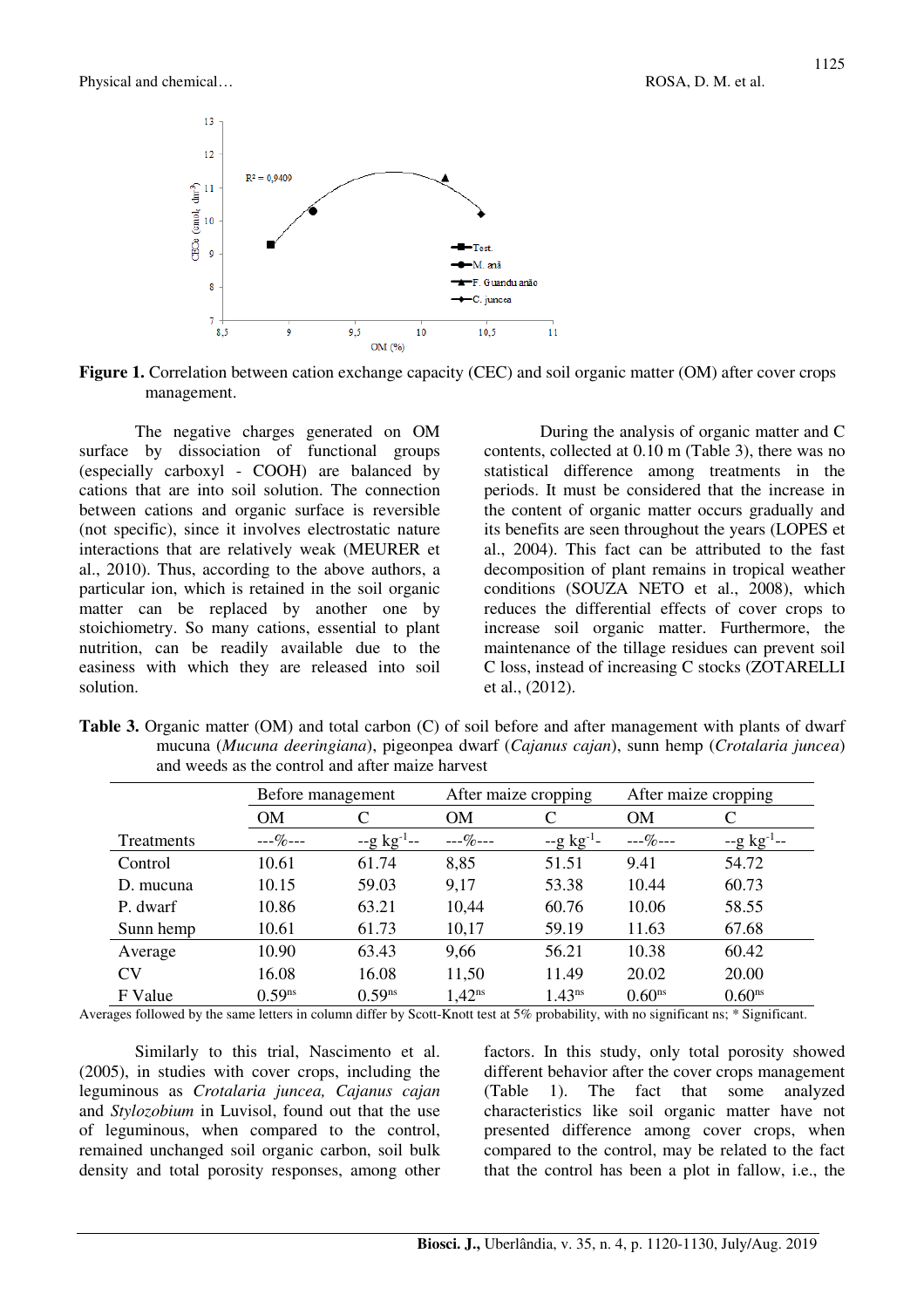presence of spontaneous vegetation plus weeds, consequently that soil has not been uncovered.

During the analysis of organic matter fractions (Table 4), there was a predominance of humin fraction in all analyses. This can be related to the molecule size and the highest degree of stability of this fraction (FONTANA et al., 2006). The same authors have also stated that they show less stability, fulvic and humic acid fractions can be translocated to deeper soil layers, are polymerized or mineralized, and reduce its residual content in soil.

|  |                                     |  |  |  | <b>Table 4.</b> Fractions of organic matter before and after management with plant dwarf mucuna (Mucuna |  |  |  |
|--|-------------------------------------|--|--|--|---------------------------------------------------------------------------------------------------------|--|--|--|
|  |                                     |  |  |  | <i>deeringiana</i> ), pigeon pea dwarf (Cajanus cajan) and sunn hemp (Crotalaria juncea) and weeds in   |  |  |  |
|  | the control and after maize harvest |  |  |  |                                                                                                         |  |  |  |

|            |                    | Before management    |                                |             |       |                |  |  |  |  |  |
|------------|--------------------|----------------------|--------------------------------|-------------|-------|----------------|--|--|--|--|--|
| Treatments | FA                 | HA                   | HU<br>$\frac{mg}{g^{-1}$ ----- | Sum         | HA/FA | <b>AE/HU</b>   |  |  |  |  |  |
|            |                    |                      |                                |             |       |                |  |  |  |  |  |
| Control    | 3.77               | 2.61                 | 14.21                          | 20,43       | 0,69  | 0,45           |  |  |  |  |  |
| D. mucuna  | 3.59               | 2.43                 | 13.57                          | 19,74       | 0,67  | 0,44           |  |  |  |  |  |
| P. dwarf   | 4.30               | 2.92                 | 14.60                          | 21,83       | 0,68  | 0,49           |  |  |  |  |  |
| Sunn hemp  | 3.56               | 2.39                 | 15.45                          | 21,40       | 0,67  | 0,38           |  |  |  |  |  |
| Average    | 3.81               | 2.59                 | 14.45                          | 20,81       |       | $\blacksquare$ |  |  |  |  |  |
| CV         | 18.49              | 26.04                | 9.36                           | 7,97        |       |                |  |  |  |  |  |
| F Value    | $1.43^{ns}$        | $0.79$ <sup>ns</sup> | 2.01 <sup>ns</sup>             | $2,05^{ns}$ |       |                |  |  |  |  |  |
|            |                    | After maize cropping |                                |             |       |                |  |  |  |  |  |
|            | <b>FA</b>          | HA                   | HU                             | Sum         | HA/FA | <b>AE/HU</b>   |  |  |  |  |  |
|            |                    |                      | $-mg g^{-1}$                   |             |       |                |  |  |  |  |  |
| Control    | 4.30               | 2.51                 | 13.36                          | 20.02 b     | 0.58  | 0.51           |  |  |  |  |  |
| D. mucuna  | 4.68               | 2.74                 | 13.96                          | 21.39 a     | 0.59  | 0.53           |  |  |  |  |  |
| P. dwarf   | 5.11               | 3.16                 | 14.41                          | 22.68a      | 0.62  | 0.57           |  |  |  |  |  |
| Sunn hemp  | 4.71               | 2.77                 | 14.40                          | 21.85 a     | 0.59  | 0.51           |  |  |  |  |  |
| Average    | 4.70               | 2.79                 | 14.45                          | 21.49       |       |                |  |  |  |  |  |
| <b>CV</b>  | 10.00              | 20.86                | 9.36                           | 5.53        |       |                |  |  |  |  |  |
| F Value    | $2.91*$            | $1.25^{ns}$          | 2.01 <sup>ns</sup>             | $5.30*$     |       |                |  |  |  |  |  |
|            |                    | After maize cropping |                                |             |       |                |  |  |  |  |  |
|            | FA                 | HA                   | HU                             | Sum         | HA/FA | <b>AE/HU</b>   |  |  |  |  |  |
|            |                    |                      | $mg g^{-1}$                    |             |       |                |  |  |  |  |  |
| Control    | 4.16               | 2.70                 | 13.36                          | 19.89 b     | 0.61  | 0.50           |  |  |  |  |  |
| D. mucuna  | 4.69               | 2.84                 | 13.87                          | 21.41 a     | 0.60  | 0.54           |  |  |  |  |  |
| P. dwarf   | 4.67               | 2.77                 | 13.45                          | 22.18 a     | 0.59  | 0.54           |  |  |  |  |  |
| Sunn hemp  | 4.55               | 3.01                 | 14.30                          | 21.94 a     | 0.66  | 0.52           |  |  |  |  |  |
| Average    | 4.52               | 2.83                 | 13.74                          | 21.11       |       |                |  |  |  |  |  |
| <b>CV</b>  | 8.74               | 16.14                | 8.32                           | 4.96        |       |                |  |  |  |  |  |
| F Value    | 2.36 <sup>ns</sup> | 0.48 <sup>ns</sup>   | $20.82^{ns}$                   | $4.17*$     |       |                |  |  |  |  |  |

Averages followed by the same letters in column differ by Scott-Knott test at 5% probability, with no significant ns; \* Significant. . FA: fulvic acid fraction; HA: humic acid fraction; HU: humin; EA: alkaline extract.

Also, the most common organic fraction of tropical soils is humin and the intense mineralization of residues, such as soil restrictions on biological activity, reduces humification process (CANELLAS et al., 2000). Moreover, the inclusion of leguminous as green manure provides organic nitrogen used mainly by microorganisms that synthesize more stable fractions of soil organic matter (humin).

Loss, Pereira and Brito (2006) also found out higher carbon content in humin fraction, mainly for Oxisols, which, according to the authors, suggest the highest resistance of this fraction to decomposition, due to more stable connection with the mineral fraction of soil. Canellas and Façanha (2004) studied chemical nature of humified fractions and also recorded that the distribution of humified organic matter is typical of tropical soils. Such fractions also presented the highest humic substances content of soluble alkali, which are more condensed on soil surface.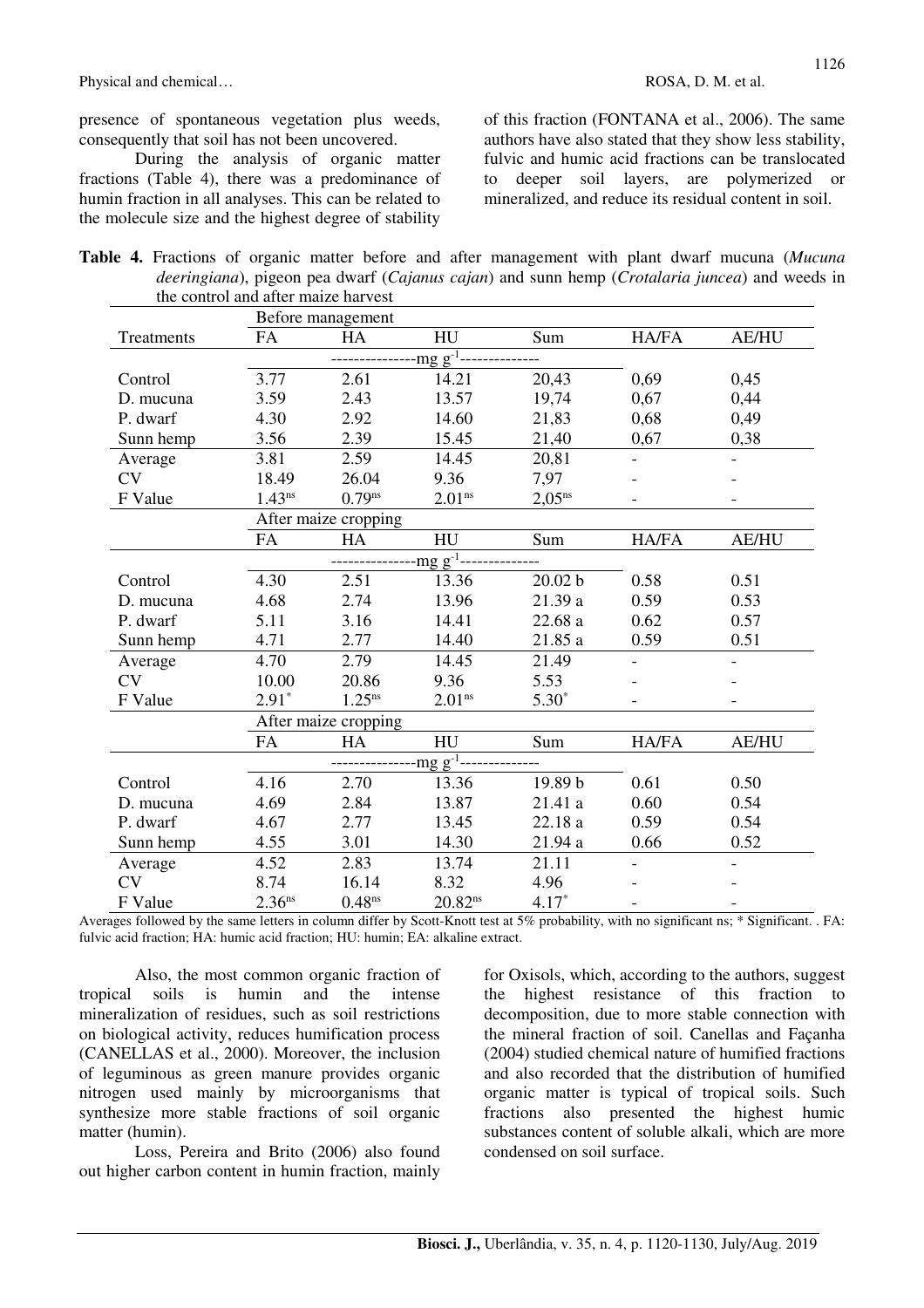Physical and chemical… **ROSA, D. M. et al. ROSA, D. M. et al.** 

Before the trial implementation, there were no statistical differences among plots in each fraction. On the other hand, after both cover crops management and maize harvest, it was observed that plots cropped with these plants showed the highest carbon content when the three fractions were summed. The organic matter synthesis is slow, but fluctuations in the relative content of its fractions express effective changes for a long time. In other words, it is a stable and conservative indicator. Only significant changes in the system under study will be reflected in the distribution of organic matter humified components (CUNHA et al., 2005).

The condensation of organic matter soluble is indicated by HA/FA ratio (LABRADOR MORENO, 1996). According to the author, values inferior to 1, as presented in this paper, represent the great majority of fulvic acid fractions in relation to humic acid fraction. This indicates a limited progress of organic matter due to edaphic characteristics or soil management and recent organic matter addition. The fulvic acid fraction is associated to the least evolved fraction, which is also related to acidic reaction (CUNHA et al., 2005). Further, the fraction separation methodology, used in this study, the FA fraction gathers both true fulvic acids and low molecular weight compounds such as organic acids, sugars, and others. Canellas and Façanha (2004) found out lower HA/FA ratios in soil cropped with leguminous in order to highlight a fulvic character of humic substances when leguminous are cropped. In the same experimental area, in the analysis of the humic substances, it was observed that there was an increase in their content during the experiments, confirming the increase of OM content in the plots cultivated with cover plants (ROSA et al, 2017).

In general, the low content of exchangeable cations in highly weathered soils, as well as in the soil, reduces the intensity of humification process (condensation and synthesis), as a result, the HA/FA ratio is smaller (CUNHA et al., 2005; CANELLAS et al, 2002). Generally, in Oxisol, there is a decrease in humic acid content and predominance of fulvic acids as it was observed in this study. This may be related to the presence of oxides and kaolinite in these soils. The humic acid fraction can be decomposed more easily than fulvic acid that favors the occurrence of reactive fractions that are easily consumed by microorganisms. The adsorption of organic matter to oxides is influenced by carboxyl groups, most abundant in fulvic acids, consequently they are more resistant to decomposition (CUNHA et al., 2005). Also in weathered soils, the predominance of fulvic acids can be explained by fast transformation of organic residue and the complexation of these fractions by Fe and Al oxides (CANELLAS et al., 2005).

There was, between periods, a decrease of HA/FA ratio, which may be associated to recent addition of plant material that increases initially the fulvic acids content. According to Silva and Mendonça (2007), fulvic acids are the group with the lowest molecular weight and highest density of carboxylic groups. This shows greater solubility and polarity than humic acids; thus, higher mobility in soil. However, in a long term, the highest prevalence of fulvic acids may result in organic matter loss via percolated water.

Canellas et al. (2004) evaluated the changes in content and quality of organic matter in a redyellow Argisol, in Rio de Janeiro, with perennial herbaceous leguminous cropping. The authors observed qualitative changes in management of vegetable residue, wherein the permanent soil coverage with leguminous gave higher condensation degree of humic acids. Although, they did not registered quantitative differences.

It should be noted that the effectiveness of crop rotation in agriculture is proven by research results, being feasible and essential for yield sustainability. The benefits have provided some improvements of chemical, physical and biological qualities on soil, as well as a reduction on pests, diseases and weeds, consequently, there is an improvement on crop yields. Thus, farmers must face crop rotation as an investment that will result in benefits in a medium and long term.

### **CONCLUSIONS**

The cover crops may need more time to express their potential, mainly related to the soil physical characteristics, although the observed variation of total porosity and macroporosity.

The chemical properties are influenced by the applied management, since major changes were observed after management with cover crops.

Even though this crop rotation have not provided significant increase in soil Carbon content, in long term, it may allow the soil quality maintenance, indicated by changes in the total sum of fractions of humic substances, in order to prevent nutrients and carbon loss.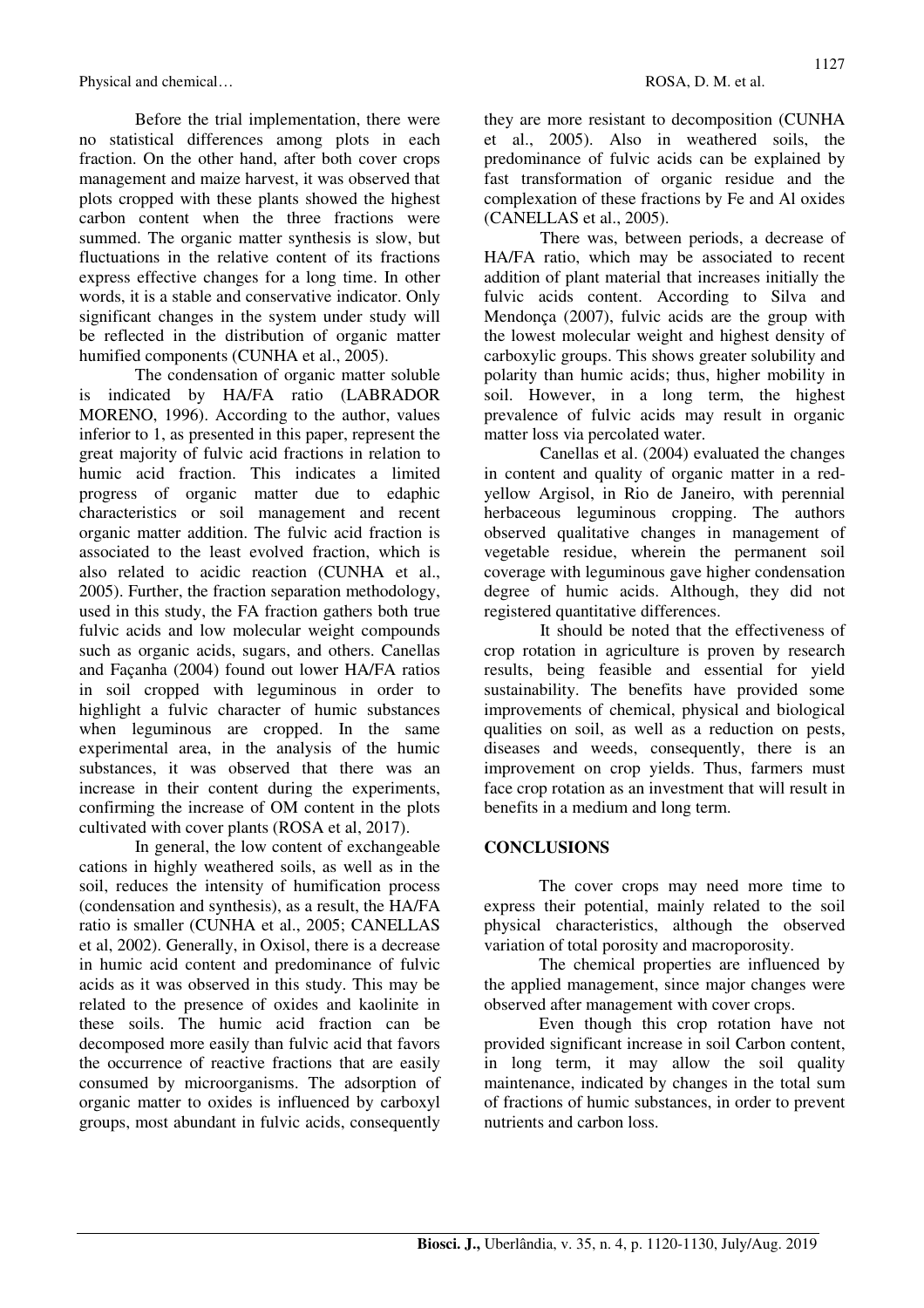**RESUMO:** A rotação de culturas é ação básica para garantir a viabilidade do sistema plantio direto, porém, é pouco aceita e praticada pelos agricultores. Assim, este trabalho teve por objetivo estabelecer o esquema de rotação de culturas sobre a qualidade do solo. Para isso, sob sistema plantio direto, foram implantadas, em 2010, as plantas de cobertura mucuna anã, feijão guandu anão, crotalaria juncea, e a cultura do milho. As propriedades do solo foram determinadas anteriormente à implantação, após o manejo da cobertura vegetal e após a colheita do milho. Os resultados encontrados foram submetidos à análise de variância e a comparação de médias. As plantas de cobertura podem precisar de mais tempo para que expressem seu potencial, principalmente relacionado às características físicas do solo, embora tenha sido observada variação da porosidade total e macroporosidade. As propriedades químicas são sensíveis ao manejo empregado, já que maiores alterações foram observadas após o manejo com as plantas de cobertura. Mesmo que não possibilite aumento significativo no teor de C no solo, o uso desta rotação, em longo prazo, poderá permitir a manutenção da qualidade do solo, evitando perdas de nutrientes e carbono.

**PALAVRAS-CHAVE**: Rotação de culturas. Substâncias húmicas. *Zea mays*. *Mucuna deeringiana. Cajanus cajan. Crotalaria juncea*.

### **REFERENCES**

ALLEONI, L. R. F.; CAMARGO, O. A.; CASAGRANDE, J. C.; SOARES, M. R. Química dos solos altamente intemperizados. In: MELLO, V. F.; ALLEONI, L. R. F. **Química e mineralogia do solo**. Viçosa, SBCS, 2009, p. 381-448, 2009.

AMBROSANO, E. J.; GUIRADO, N.; ANTARELLA, H.; SETO, R.; MENDES, P.C.D.; ROSSI, F.; AMBROSANO, G. M. B.; SCHAMMAS, E.A.; JUNIOR, I. A.; FOLTRAN, D. E. Plantas para cobertura do solo e adubação verde aplicadas ao plantio direto. **Informações Agronômicas**, Piracicaba, Potafos (112), 1-16, 2005.

BENITES, V. M.; MADARI, B.; MACHADO, P. L. O. A. **Extração e fracionamento quantitativo de substâncias húmicas do solo: um procedimento simplificado de baixo custo**. Rio de Janeiro, Embrapa, 7 p. (Comunicado Técnico 16), 2003.

BURLE, M. L.; MIELNICZUC, J.; FOCCHI, S. Effect of cropping on soil chemical characteristics with emphasis on soil acidification. **Plant and Soil**, v. 190, n. 2, 309-316, 1997. https://doi.org/10.1023/A:1004266831343

CALEGARI, Ademar. Plantas de cobertura. In: CASÃO JUNIOR, R. et al. **Plantio direto com qualidade.** Londrina: IAPAR; Foz do Iguaçu: ITAIPU Binacional, 55-73, 2006.

CANELLAS, L. P.; BUSATO, J. G.; CAUME, D. J. O uso e o manejo da matéria orgânica humificada sob a perspectiva da agroecologia. In: CANELLAS, L. P.; SANTOS, G.A. **Humosfera: tratado preliminar sobre a química das substâncias húmicas,** UENF, Rio de Janeiro, 244-267, 2005

CANELLAS, L. P.; FAÇANHA, A. R. Chemical nature of soil humified fractions and their bioactivity. **Pesquisa Agropecuária Brasileira**, v. 39, n. 3, 233-240, 2004. . https://doi.org/10.1590/S0100- 204X2004000300005

CANELLAS, L. P.; VELLOSO, A. C. X.; RUMJANEK, V.M.; GURIDI, F.; OLIVARES, F. L.; SANTOS, G. A.; BRAZ-FILHO, R. Distribuition of the humified fractions and characteristics of the humic acids of an ultisol under cultivation of Eucalyptus and sugar cane. **Terra,** v. 20, n.1, p. 371-381, 2002.

CANELLAS, L. P.; BERNER, P. G.; SILVA, S.G.; SIVA, M. B.; SANTOS, G. A. Fração da matéria orgânica em seis solos de uma topossequência no Estado do Rio de Janeiro. **Pesquisa Agropecuária Brasileira**, v. 35, n. 1, 133-143, 2000. https://doi.org/10.1590/S0100-204X2000000100016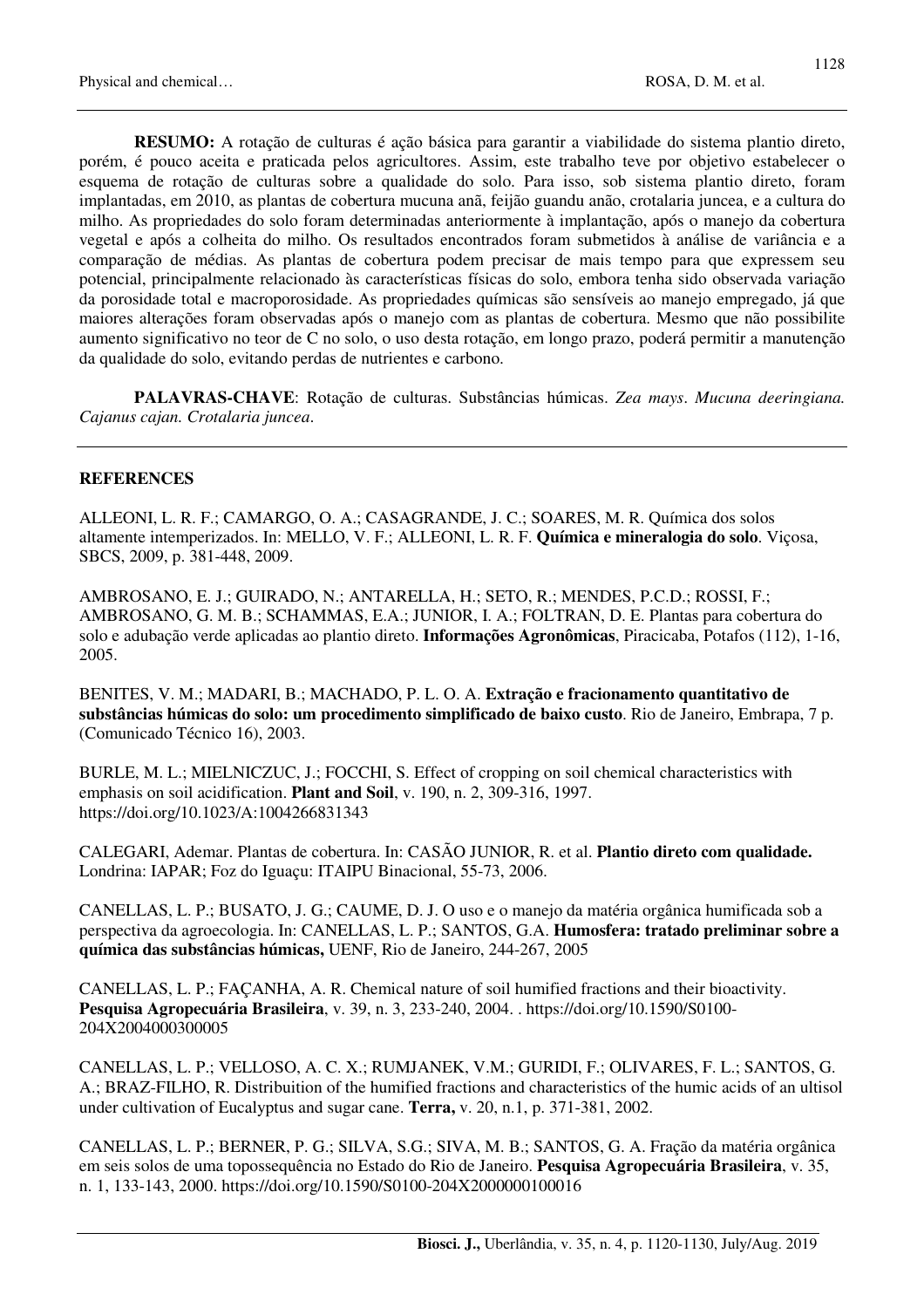COSTA, C. H. M.; CRUSCIOL, C. A. C.; SORATTO, R. P.; FERRARI NETO, J. Phytomass decomposition and nutrients release from pearl millet, guinea grass and palisade grass. **Bioscience Journal**, Uberlândia, v. 32, n. 5, p. 1191-1203, 2016. https://doi.org/10.14393/BJ-v32n5a2016-32982

CUNHA, T. F.; CANELLAS, L. P.; SANTOS, G. A.; RIBEIRO, L. P. Fracionamento da matéria orgânica humificada de solos brasileiros. In: CANELLAS, L. P.; SANTOS, G.A. **Humosfera: tratado preliminar sobre a química das substâncias húmicas**. Rio de Janeiro: UENF, 54-80, 2005.

DECHEN, A. R.; NACHTIGALL, G. R. Micronutrientes. In: FERNANDES, M.S. **Nutrição mineral de plantas**. Viçosa: SBCS, 327-354, 2006.

Empresa Brasileira De Pesquisa Agropecuária - EMBRAPA. Centro Nacional de Pesquisas de Solos. **Manual de métodos de análise de solo**. 2 ed. Rio de Janeiro, 1997. 221 p.

FERREIRA, R. R. M.; TAVARES FILHO, J.; FERREIRA. V. M. Efeitos de sistemas de manejo de pastagens nas propriedades físicas do solo. **Semina:** Ciências Agrárias, v. 31, n. 4, 913-932, 2010. https://doi.org/10.5433/1679-0359.2010v31n4p913

FONTANA, A.; PEREIRA, M. G.; LOSS, A.; CUNHA, T. J. F.; SALTON, J. C. Atributos de fertilidade e frações húmicas de um latossolo vermelho no cerrado. **Pesquisa Agropecuária Brasileira**, v. 41, n. 5, 847- 853, 2006. https://doi.org/10.1590/S0100-204X2006000500018

FRANCHINI, J. C.; COSTA, J. M.; DEBIASI, H.; TORRES, E. **Importância da rotação de culturas para a produção agrícola sustentável no Paraná.** Londrina: Embrapa Soja, 2011. 52 p (Documentos, 327).

FRANCHINI, J. C.; MIYAZAWA, M.; PAVAN, M. A.; MALAVOLTA, E. Dinâmica de íons em solo ácido lixiviado com extratos de resíduos de adubos verdes e soluções puras de ácidos orgânicos. **Pesquisa Agropecuária Brasileira**, v. 34, n. 12, 2267-2276, 1999. https://doi.org/10.1590/S0100-204X1999001200014

Kiehl, E. J. **Novo fertilizantes orgânicos.** Piracicaba: Degaspari, 2010. 248 p.

KIEHL, E. J. **Manual de edafologia**. São Paulo: Agronômica Ceres, 1979. 263 p.

KLEIN, V. A. Densidade relativa - um indicador da qualidade física de um latossolo vermelho. **Revista de Ciências Agroveterinárias**, v. 5, n. 1, 26-32, 2006.

LABRADOR MORENO, J. **La matéria orgánica en los agrosistemas**. Madri: Ministéria Agricultura, 1996. 176 p.

LOPES, S. A.; WIETHÕLTER, S.; GUILHERME, L. R. G.; SILVA, C. A. **Sistema plantio direto: bases para o manejo da fertilidade do solo.** São Paulo: Associação Nacional para Difusão de Adubos – ANDA, 2004, 110 p.

LOPES, A. S. **Manual internacional de fertilidade do solo**. Piracicaba: Potafos, 1995. 177p.

LOSS, A.; PEREIRA, M. G.; BRITO, R. J. Distribuição das substâncias húmicas em solos de tabuleiros sob diferentes coberturas vegetais. **Revista Universidade Rural**, v. 26, n. 1, 57-69, 2006.

MAZURANA, M.; Levien, R.; Inda Junior, A. V.; Conte, O.; Bressani, L. A.; Müller, J. Soil susceptibility to compaction under use conditions in southern Brazil. **Ciência e Agrotecnologia**, v. 41, n. 1, 60-71, 2017 . ttps://doi.org/10.1590/1413-70542017411027216

MEURER, E. J.; RHEINHEIMER, R. D.; BISSANI, C. A. Fenômenos de sorção em solos. In: MEURER, E. J. **Fundamentos de química do solo**. Porto Alegre: Evangraf, 2010. 266 p.